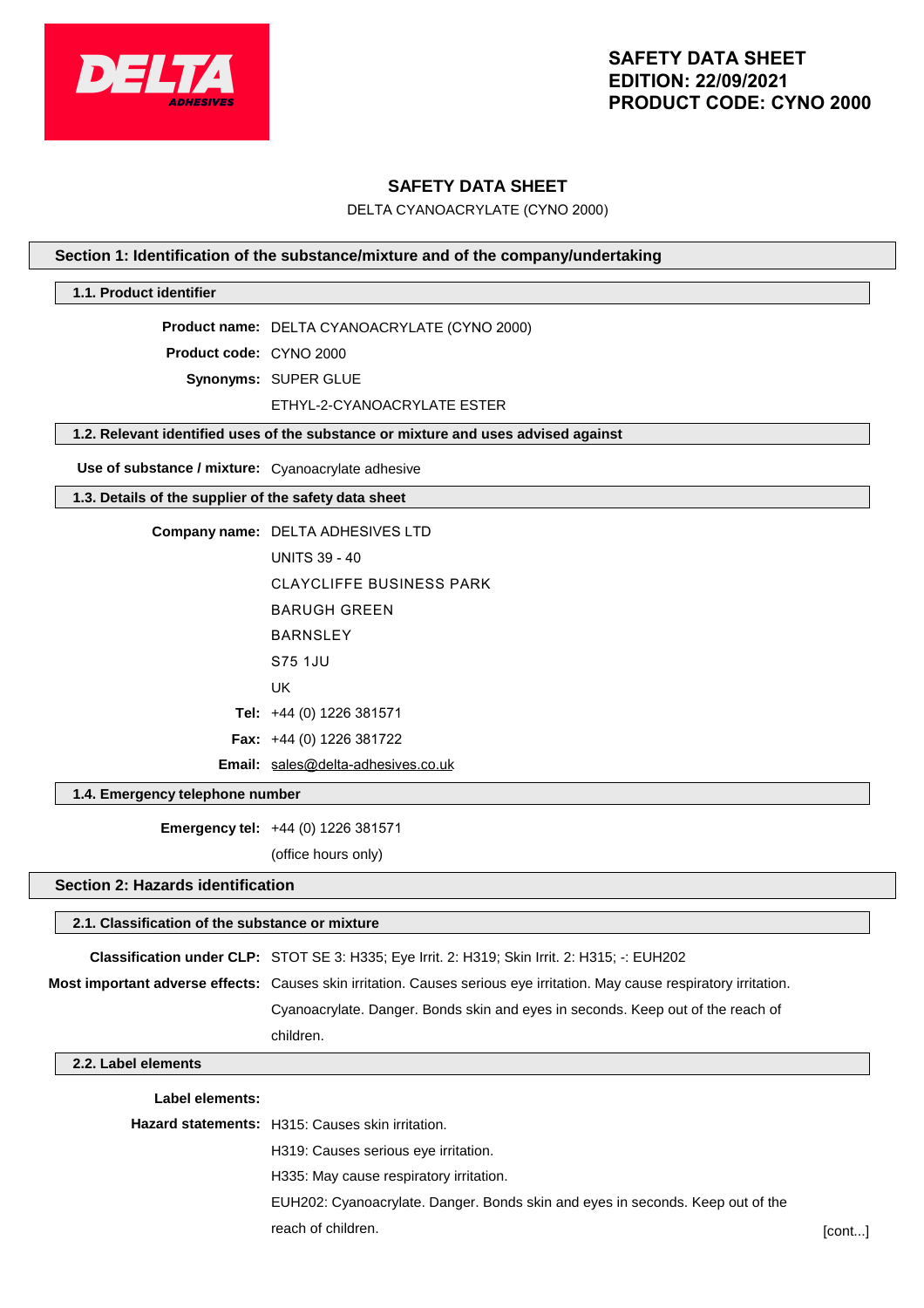

**Page:** 2

**Hazard pictograms:** GHS07: Exclamation mark



P312: Call a if you feel unwell.

contact lenses, if present and easy to do. Continue rinsing.

P332+313: If skin irritation occurs: Get medical advice/attention.

P337+313: If eye irritation persists: Get medical advice/attention.

P501: Dispose of contents/container to comply with Local, National and International

regulations.

**2.3. Other hazards**

PBT: This product is not identified as a PBT/vPvB substance.

# **Section 3: Composition/information on ingredients**

**3.2. Mixtures**

### **Hazardous ingredients:**

ETHYL-2-CYANOACRYLATE

| <b>EINECS</b> | CAS       | PBT / WEL | CLP Classification                                                 | Percent |
|---------------|-----------|-----------|--------------------------------------------------------------------|---------|
| 230-391-5     | 7085-85-0 | -         | Eye Irrit. 2: H319; STOT SE 3: H335;<br><b>Skin Irrit. 2: H315</b> | 70-90%  |

### **Section 4: First aid measures**

#### **4.1. Description of first aid measures**

**Skin contact:** Wash immediately with plenty of soap and water.

**Eye contact:** Bathe the eye with running water for 15 minutes. Transfer to hospital for specialist

examination.

**Ingestion:** Wash out mouth with water.

**Inhalation:** Not applicable.

### **4.2. Most important symptoms and effects, both acute and delayed**

**Skin contact:** There may be irritation and redness at the site of contact.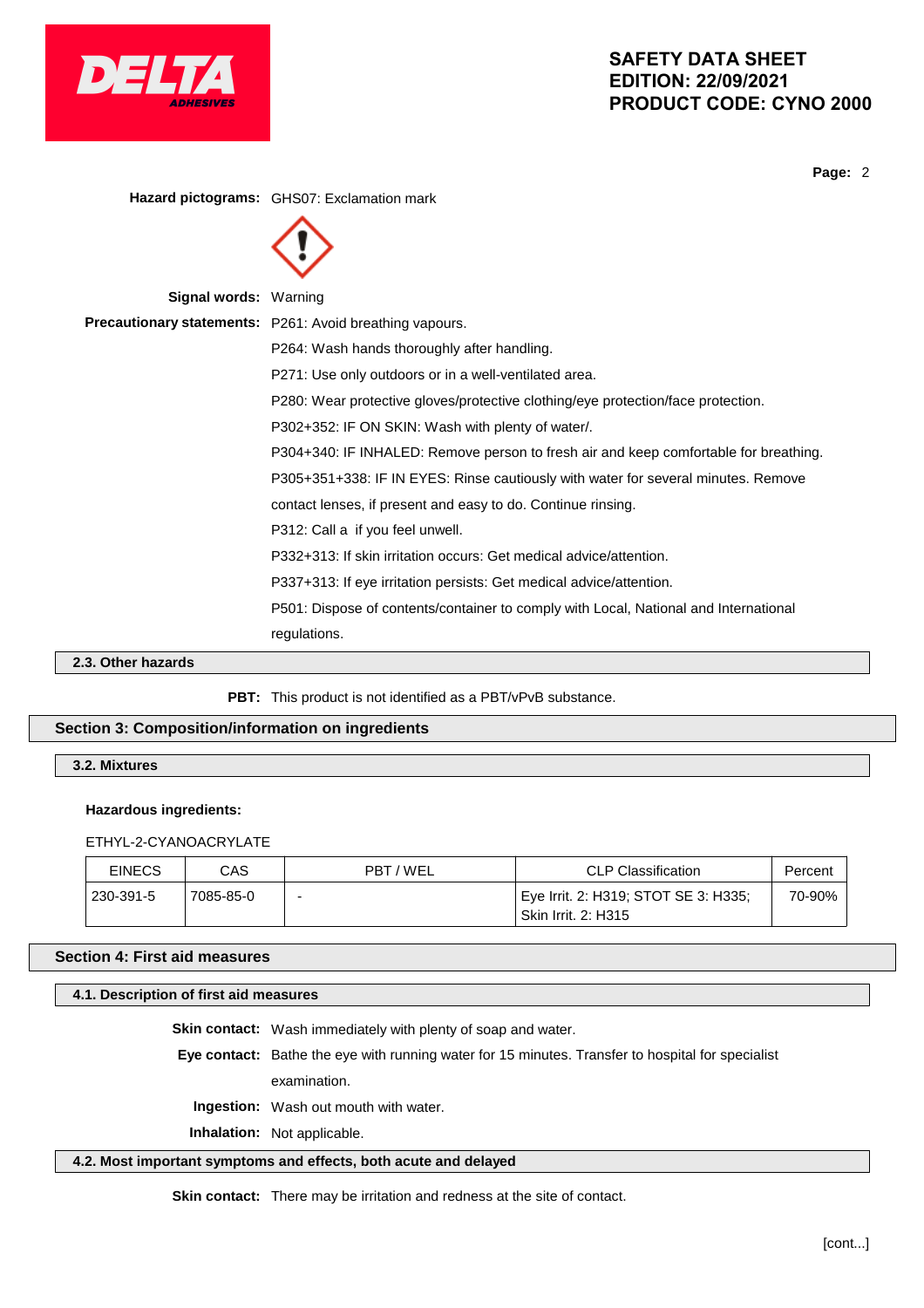

**Page:** 3

|  | Eye contact: There may be pain and redness. The eyes may water profusely. There may be severe      |
|--|----------------------------------------------------------------------------------------------------|
|  | pain. The vision may become blurred. May cause permanent damage.                                   |
|  | Ingestion: There may be soreness and redness of the mouth and throat. Nausea and stomach           |
|  | pain may occur.                                                                                    |
|  | <b>Inhalation:</b> There may be irritation of the throat with a feeling of tightness in the chest. |
|  |                                                                                                    |

**Delayed / immediate effects:** Immediate effects can be expected after short-term exposure.

**4.3. Indication of any immediate medical attention and special treatment needed**

**Immediate / special treatment:** Eye bathing equipment should be available on the premises.

#### **Section 5: Fire-fighting measures**

#### **5.1. Extinguishing media**

**Extinguishing media:** Suitable extinguishing media for the surrounding fire should be used. Use water spray to cool containers.

#### **5.2. Special hazards arising from the substance or mixture**

**Exposure hazards:** In combustion emits toxic fumes.

#### **5.3. Advice for fire-fighters**

**Advice for fire-fighters:** Wear self-contained breathing apparatus. Wear protective clothing to prevent contact with skin and eyes.

# **Section 6: Accidental release measures**

#### **6.1. Personal precautions, protective equipment and emergency procedures**

**Personal precautions:** Mark out the contaminated area with signs and prevent access to unauthorised

personnel. Do not attempt to take action without suitable protective clothing - see section

8 of SDS. Turn leaking containers leak-side up to prevent the escape of liquid.

#### **6.2. Environmental precautions**

**Environmental precautions:** Do not discharge into drains or rivers. Contain the spillage using bunding.

#### **6.3. Methods and material for containment and cleaning up**

**Clean-up procedures:** Absorb into dry earth or sand. Transfer to a closable, labelled salvage container for disposal by an appropriate method.

#### **6.4. Reference to other sections**

**Reference to other sections:** Refer to section 8 of SDS.

#### **Section 7: Handling and storage**

#### **7.1. Precautions for safe handling**

**Handling requirements:** Avoid direct contact with the substance. Ensure there is sufficient ventilation of the area. Avoid the formation or spread of mists in the air.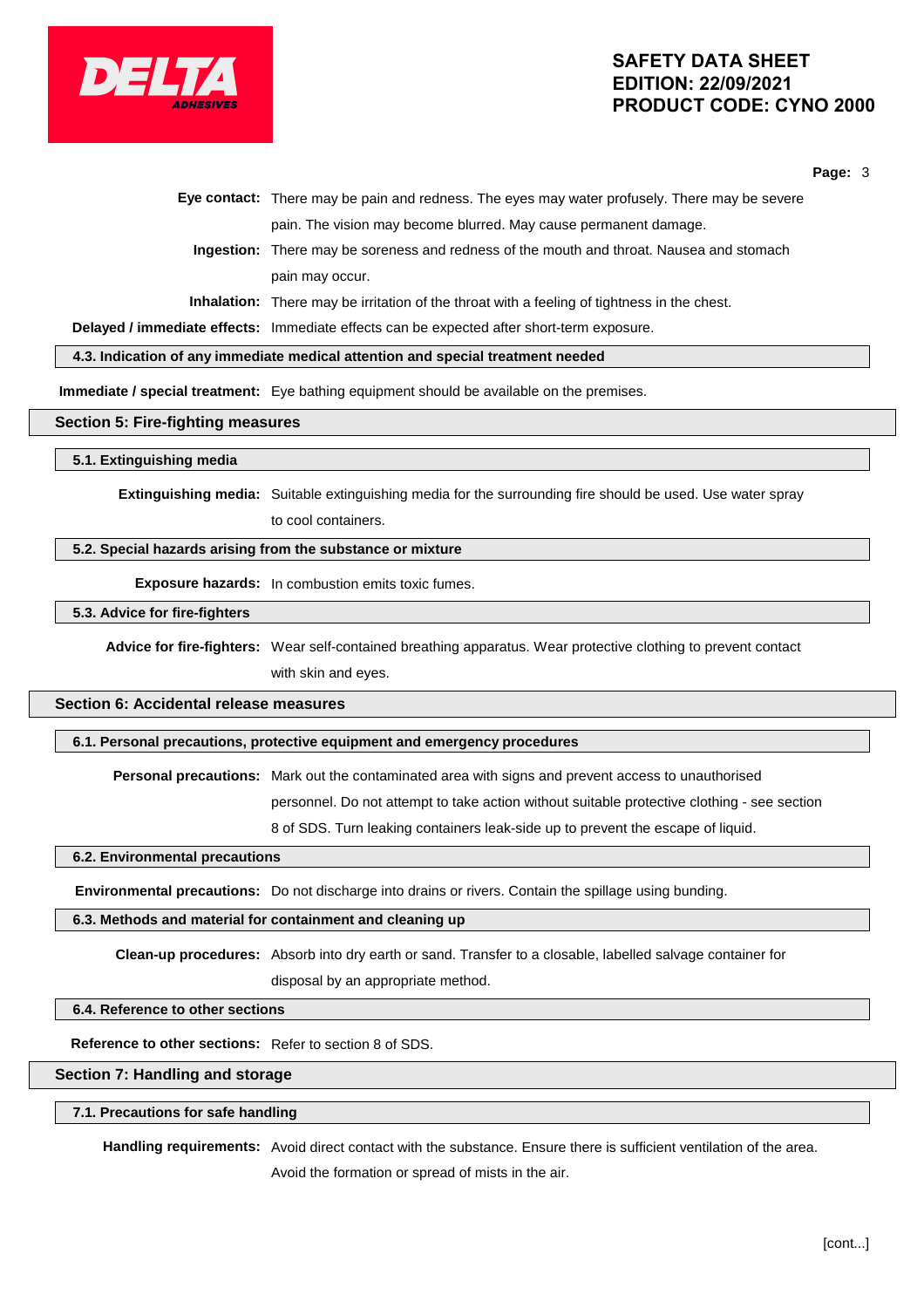

**7.2. Conditions for safe storage, including any incompatibilities**

# **SAFETY DATA SHEET EDITION: 22/09/2021 PRODUCT CODE: CYNO 2000**

**Page:** 4

| Storage conditions: Store in a cool, well ventilated area. Keep container tightly closed. |                                                                                                    |  |                                                                                  |                 |              |  |
|-------------------------------------------------------------------------------------------|----------------------------------------------------------------------------------------------------|--|----------------------------------------------------------------------------------|-----------------|--------------|--|
| Suitable packaging: Must only be kept in original packaging.                              |                                                                                                    |  |                                                                                  |                 |              |  |
| 7.3. Specific end use(s)                                                                  |                                                                                                    |  |                                                                                  |                 |              |  |
|                                                                                           |                                                                                                    |  |                                                                                  |                 |              |  |
|                                                                                           | Section 8: Exposure controls/personal protection                                                   |  |                                                                                  |                 |              |  |
| 8.1. Control parameters                                                                   |                                                                                                    |  |                                                                                  |                 |              |  |
| <b>Hazardous ingredients:</b>                                                             |                                                                                                    |  |                                                                                  |                 |              |  |
|                                                                                           | ETHYL-2-CYANOACRYLATE                                                                              |  |                                                                                  |                 |              |  |
|                                                                                           | <b>Workplace exposure limits:</b>                                                                  |  |                                                                                  | Respirable dust |              |  |
| State                                                                                     | 8 hour TWA                                                                                         |  | 15 min. STEL                                                                     | 8 hour TWA      | 15 min. STEL |  |
| <b>UK</b>                                                                                 |                                                                                                    |  | $1.5 \text{ mg/m}$ 3                                                             | -               |              |  |
| <b>DNEL/PNEC Values</b>                                                                   |                                                                                                    |  |                                                                                  |                 |              |  |
|                                                                                           |                                                                                                    |  |                                                                                  |                 |              |  |
|                                                                                           | DNEL / PNEC No data available.                                                                     |  |                                                                                  |                 |              |  |
| 8.2. Exposure controls                                                                    |                                                                                                    |  |                                                                                  |                 |              |  |
|                                                                                           |                                                                                                    |  | <b>Engineering measures:</b> Ensure there is sufficient ventilation of the area. |                 |              |  |
|                                                                                           | Respiratory protection: Self-contained breathing apparatus must be available in case of emergency. |  |                                                                                  |                 |              |  |
| Hand protection: Protective gloves.                                                       |                                                                                                    |  |                                                                                  |                 |              |  |
|                                                                                           |                                                                                                    |  | Eye protection: Tightly fitting safety goggles. Ensure eye bath is to hand.      |                 |              |  |
|                                                                                           | Skin protection: Protective clothing.                                                              |  |                                                                                  |                 |              |  |
|                                                                                           |                                                                                                    |  |                                                                                  |                 |              |  |

# **Section 9: Physical and chemical properties**

### **9.1. Information on basic physical and chemical properties**

| <b>State: Liquid</b>                  |                                                |                               |  |
|---------------------------------------|------------------------------------------------|-------------------------------|--|
|                                       | <b>Colour:</b> Colourless                      |                               |  |
|                                       | <b>Odour:</b> Sharp characteristic odour.      |                               |  |
| <b>Solubility in water:</b> Insoluble |                                                |                               |  |
|                                       | Also soluble in: Acetone. (Completely soluble) |                               |  |
| <b>Boiling point/range°C: 150</b>     |                                                | Flash point°C: 60 - 93        |  |
| Vapour pressure: 0.293 mmHq           |                                                | <b>Relative density: 1.04</b> |  |
|                                       |                                                |                               |  |

**9.2. Other information**

**Other information:** No data available.

# **Section 10: Stability and reactivity**

**10.1. Reactivity**

**Reactivity:** Stable under recommended transport or storage conditions.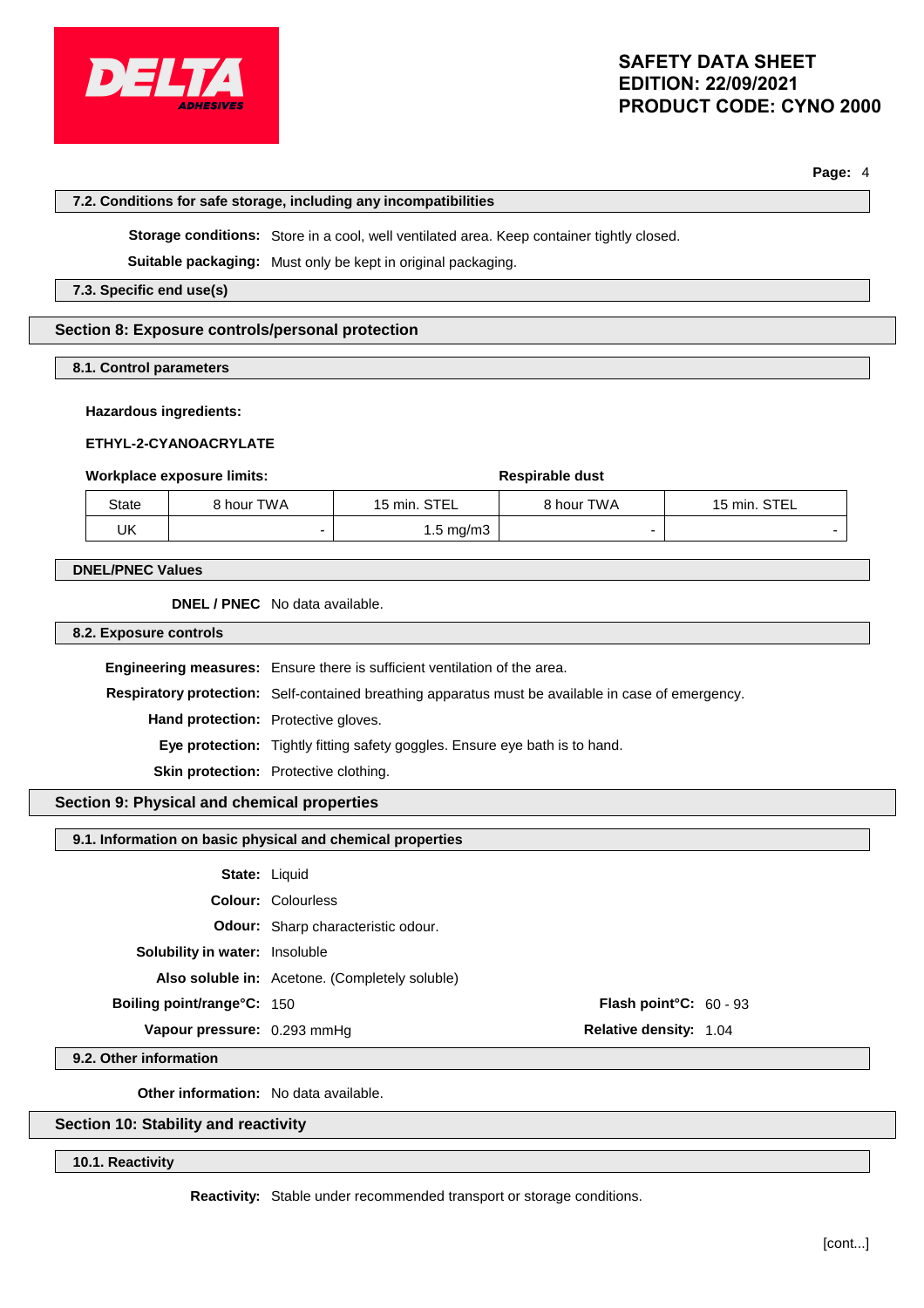

**Page:** 5

#### **10.2. Chemical stability**

**Chemical stability:** Stable under normal conditions.

#### **10.3. Possibility of hazardous reactions**

**Hazardous reactions:** Hazardous reactions will not occur under normal transport or storage conditions.

Decomposition may occur on exposure to conditions or materials listed below.

#### **10.4. Conditions to avoid**

**Conditions to avoid:** Heat.

#### **10.5. Incompatible materials**

**Materials to avoid:** Strong oxidising agents. Strong acids.

### **10.6. Hazardous decomposition products**

**Haz. decomp. products:** In combustion emits toxic fumes.

### **Section 11: Toxicological information**

#### **11.1. Information on toxicological effects**

#### **Toxicity values:**

| Route         | Species    | Test | Value | Jnits |
|---------------|------------|------|-------|-------|
| ORAL          | <b>RAT</b> | LD50 | >5000 | mg/kg |
| <b>DERMAL</b> | <b>RBT</b> | LD50 | >2000 | mg/kg |

#### **Hazardous ingredients:**

#### **ETHYL-2-CYANOACRYLATE**

|  |  | ∼<br> | LD50 | $\sim$ | <b>THIRE</b> |
|--|--|-------|------|--------|--------------|
|--|--|-------|------|--------|--------------|

### **Relevant hazards for product:**

| Hazard                        | Route      | Basis                 |
|-------------------------------|------------|-----------------------|
| Skin corrosion/irritation     | <b>DRM</b> | Hazardous: calculated |
| Serious eye damage/irritation | OPT        | Hazardous: calculated |
| STOT-single exposure          | <b>INH</b> | Hazardous: calculated |

# **Symptoms / routes of exposure**

| <b>Skin contact:</b> There may be irritation and redness at the site of contact.                   |
|----------------------------------------------------------------------------------------------------|
| Eye contact: There may be pain and redness. The eyes may water profusely. There may be severe      |
| pain. The vision may become blurred. May cause permanent damage.                                   |
| Ingestion: There may be soreness and redness of the mouth and throat. Nausea and stomach           |
| pain may occur.                                                                                    |
| <b>Inhalation:</b> There may be irritation of the throat with a feeling of tightness in the chest. |
| Delayed / immediate effects: Immediate effects can be expected after short-term exposure.          |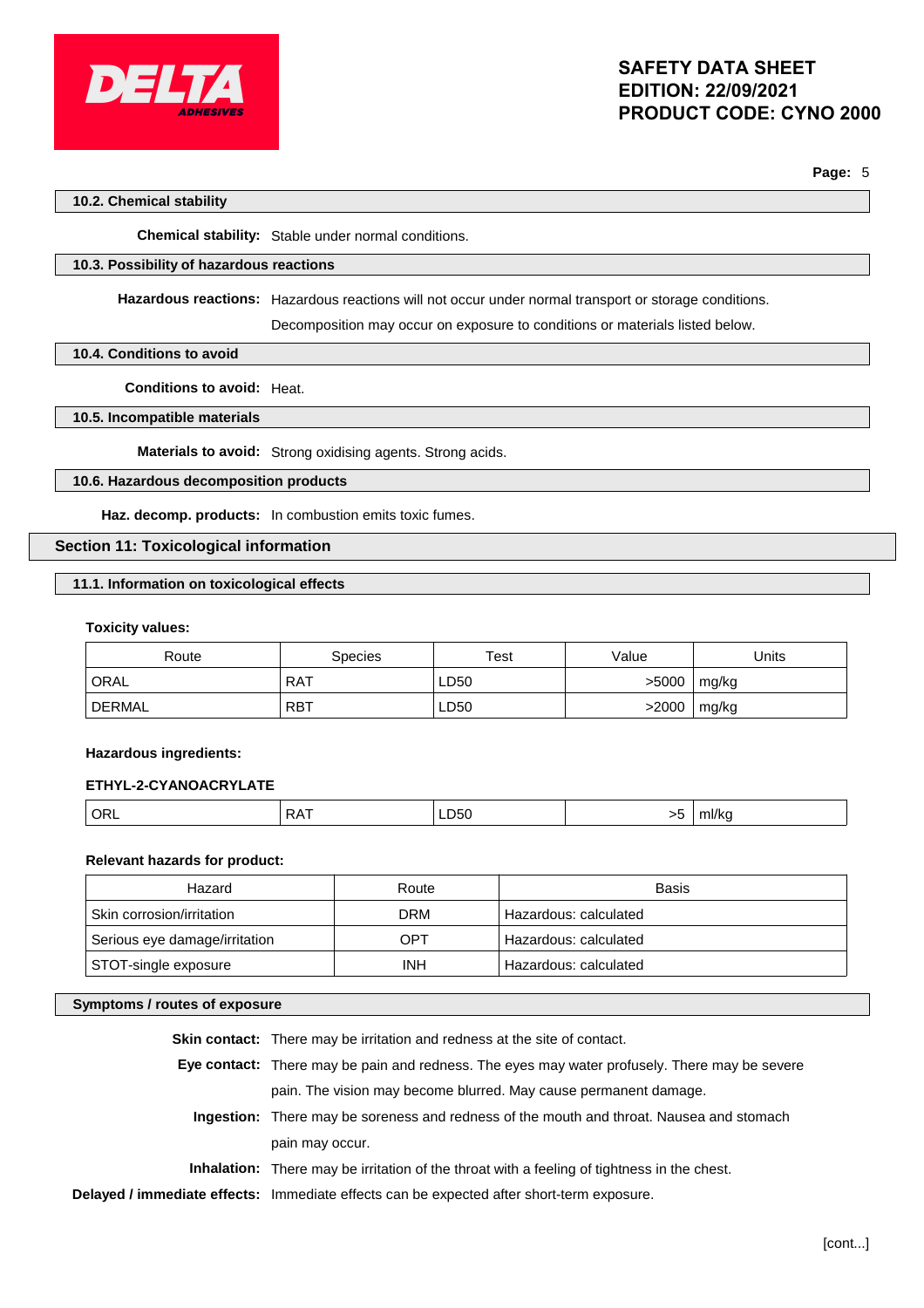

**Page:** 6

#### **Section 12: Ecological information**

**12.1. Toxicity**

**Ecotoxicity values:** No data available.

#### **12.2. Persistence and degradability**

**Persistence and degradability:** Biodegradable.

**12.3. Bioaccumulative potential**

**Bioaccumulative potential:** No bioaccumulation potential.

**12.4. Mobility in soil**

**Mobility:** Readily absorbed into soil.

**12.5. Results of PBT and vPvB assessment**

**PBT identification:** This product is not identified as a PBT/vPvB substance.

**12.6. Other adverse effects**

**Other adverse effects:** Negligible ecotoxicity.

**Section 13: Disposal considerations**

**13.1. Waste treatment methods**

**Disposal operations:** Transfer to a suitable container and arrange for collection by specialised disposal company. **Disposal of packaging:** Dispose of in a regulated landfill site or other method for hazardous or toxic wastes. **NB:** The user's attention is drawn to the possible existence of regional or national

regulations regarding disposal.

**Section 14: Transport information**

**Transport class:** This product does not require a classification for transport.

**Section 15: Regulatory information**

**15.1. Safety, health and environmental regulations/legislation specific for the substance or mixture**

**Specific regulations:** Not applicable.

**15.2. Chemical Safety Assessment**

**Chemical safety assessment:** A chemical safety assessment has not been carried out for the substance or the mixture by the supplier.

### **Section 16: Other information**

#### **Other information**

**Other information:** This safety data sheet is prepared in accordance with Commission Regulation (EU) No

2015/830.

\* indicates text in the SDS which has changed since the last revision.